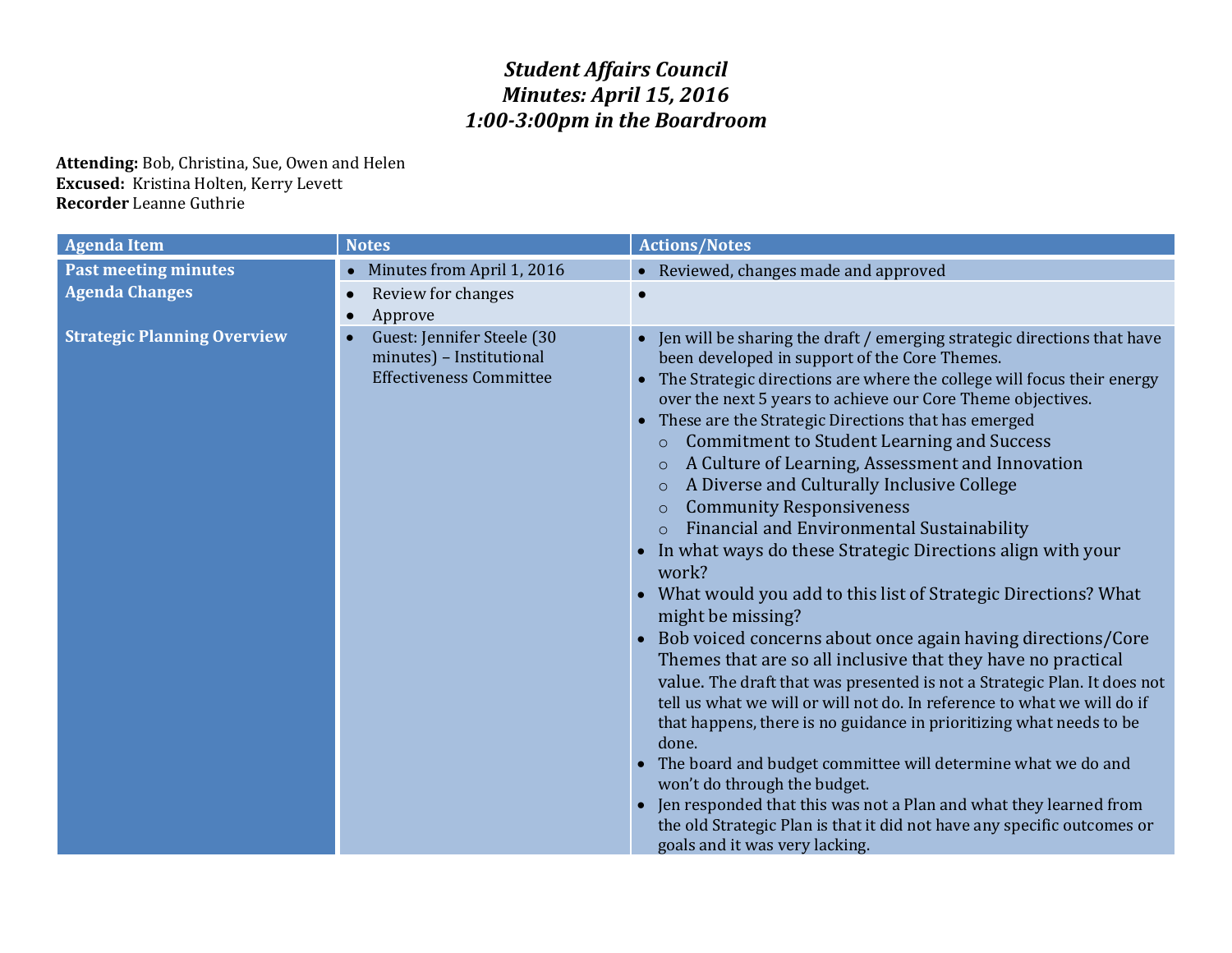|                                                             |                                                                                                                                                              | Jen also stated that when the Draft Strategic Plan is submitted to<br>College Council it will have specific goals or action items and<br>outcomes related to each of these strategic directions.<br>• We are hoping that through the feedback process we will get some<br>information of which are a priority.<br>• We are slowly transforming the culture to be more open and to have<br>our planning efforts be aligned.<br>• With our newly envisioned department planning and program review<br>we are trying to have everything aligned to these areas of focus which<br>support the Core Themes.<br>• Helen suggested that we somehow add to the planning principle #5,<br>a piece that addresses financial sustainability on the part of our<br>students. Encouraging the student long term financial sustainability.<br>By helping with better career planning, plan while they are in school.<br>• Once the plan is developed, there will be organization around<br>implementation. Possibly small work groups to lead each planning<br>principle. There is an annual assessment that is shared with the<br>campus community and board and we will be looking at the<br>performance measures or outcomes.<br>Next meeting is Wed 4/27/16 at 3:00 pm in the CML |
|-------------------------------------------------------------|--------------------------------------------------------------------------------------------------------------------------------------------------------------|-------------------------------------------------------------------------------------------------------------------------------------------------------------------------------------------------------------------------------------------------------------------------------------------------------------------------------------------------------------------------------------------------------------------------------------------------------------------------------------------------------------------------------------------------------------------------------------------------------------------------------------------------------------------------------------------------------------------------------------------------------------------------------------------------------------------------------------------------------------------------------------------------------------------------------------------------------------------------------------------------------------------------------------------------------------------------------------------------------------------------------------------------------------------------------------------------------------------------------------------------------------------------|
| <b>Identifying Essential</b><br><b>Documents</b>            | 1. Determining a common<br>understanding of "essential"<br>2. Review COPPS Section: Students<br>to determine which policies and<br>procedures are essentials | 1. Example: Policies and procedures that could impact a students' status<br>or rights and responsibilities (i.e. anything enrollment, code of<br>conduct, Title IX, etc.)<br>2. See attached list of policies and procedures (no list was attached)<br>• A short discussion about what is essential and should we look at the<br>governing body as a guide on how to decide what we should look at.<br>• Possible looking at other Oregon Colleges have done in regards to<br>deciding what policies & procedures should be translated.<br>• Owen created a list by governing body and what directly relates to<br>student affairs.<br>• The council then went through the list and labeled with a "yes" which<br>policies/procedures they thought were essential.<br>• Leanne will condense the list down to the items relevant to students<br>and will send out the list to council and post on OrgSync.                                                                                                                                                                                                                                                                                                                                                              |
| <b>Consideration of sponsoring a</b><br>deliberative dialog | Ashley                                                                                                                                                       | • Not in attendance so no report given.                                                                                                                                                                                                                                                                                                                                                                                                                                                                                                                                                                                                                                                                                                                                                                                                                                                                                                                                                                                                                                                                                                                                                                                                                                 |
| <b>Additional items</b>                                     |                                                                                                                                                              |                                                                                                                                                                                                                                                                                                                                                                                                                                                                                                                                                                                                                                                                                                                                                                                                                                                                                                                                                                                                                                                                                                                                                                                                                                                                         |
| <b>Information Sharing</b>                                  | Changing meeting time for the<br>$\bullet$<br>remainder of the term.                                                                                         | Discussion on changing the meeting time for the reminder of the<br>$\bullet$<br>term to 12:30 - was approved and has been changed.                                                                                                                                                                                                                                                                                                                                                                                                                                                                                                                                                                                                                                                                                                                                                                                                                                                                                                                                                                                                                                                                                                                                      |